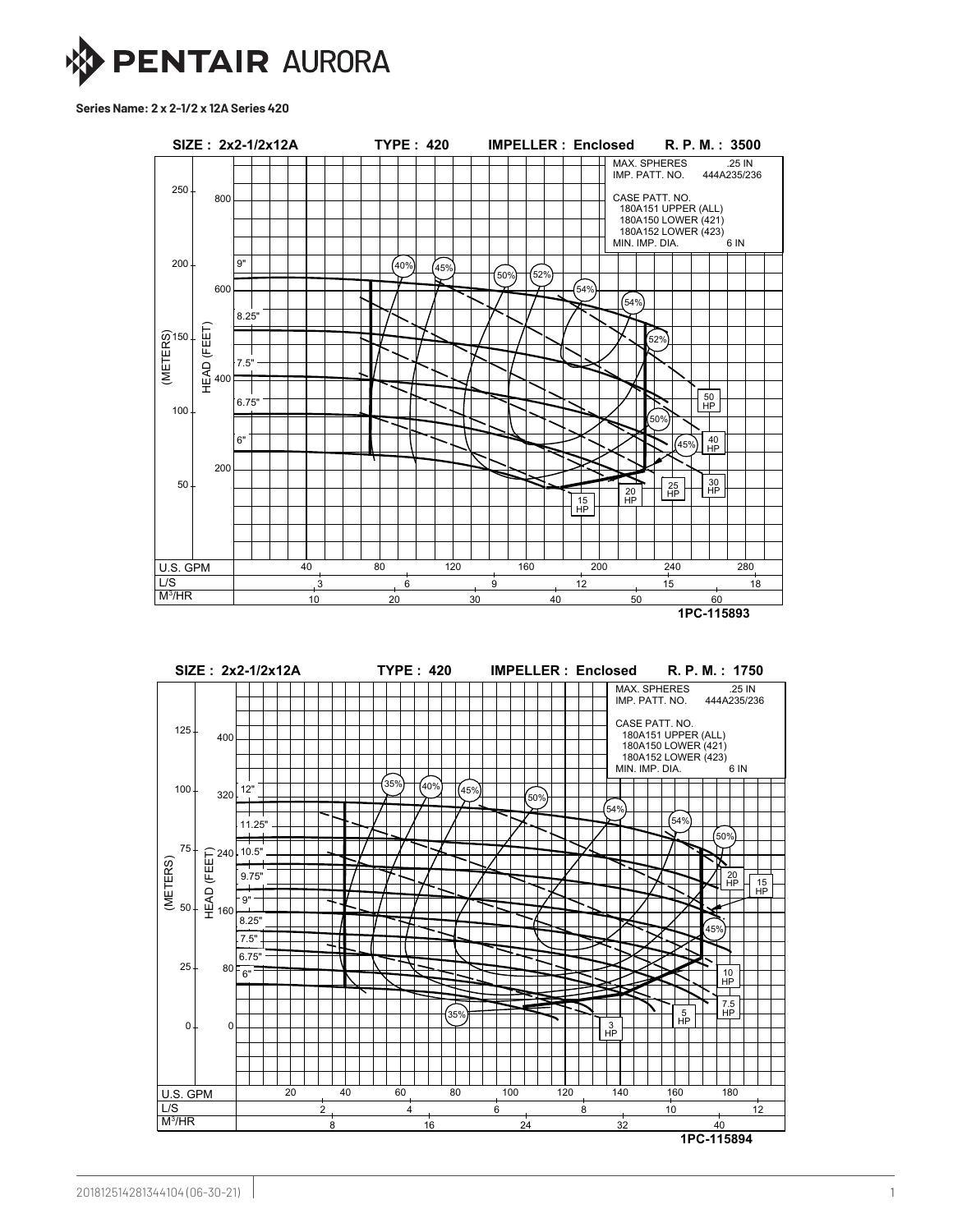

## Series Name: 2 X 2-1/2 X 12B Series 420 **2** *20 20 20 20 20 20 20 20 20 20 20 20 20* Series Name: 2 X 2-1/2 X 12b

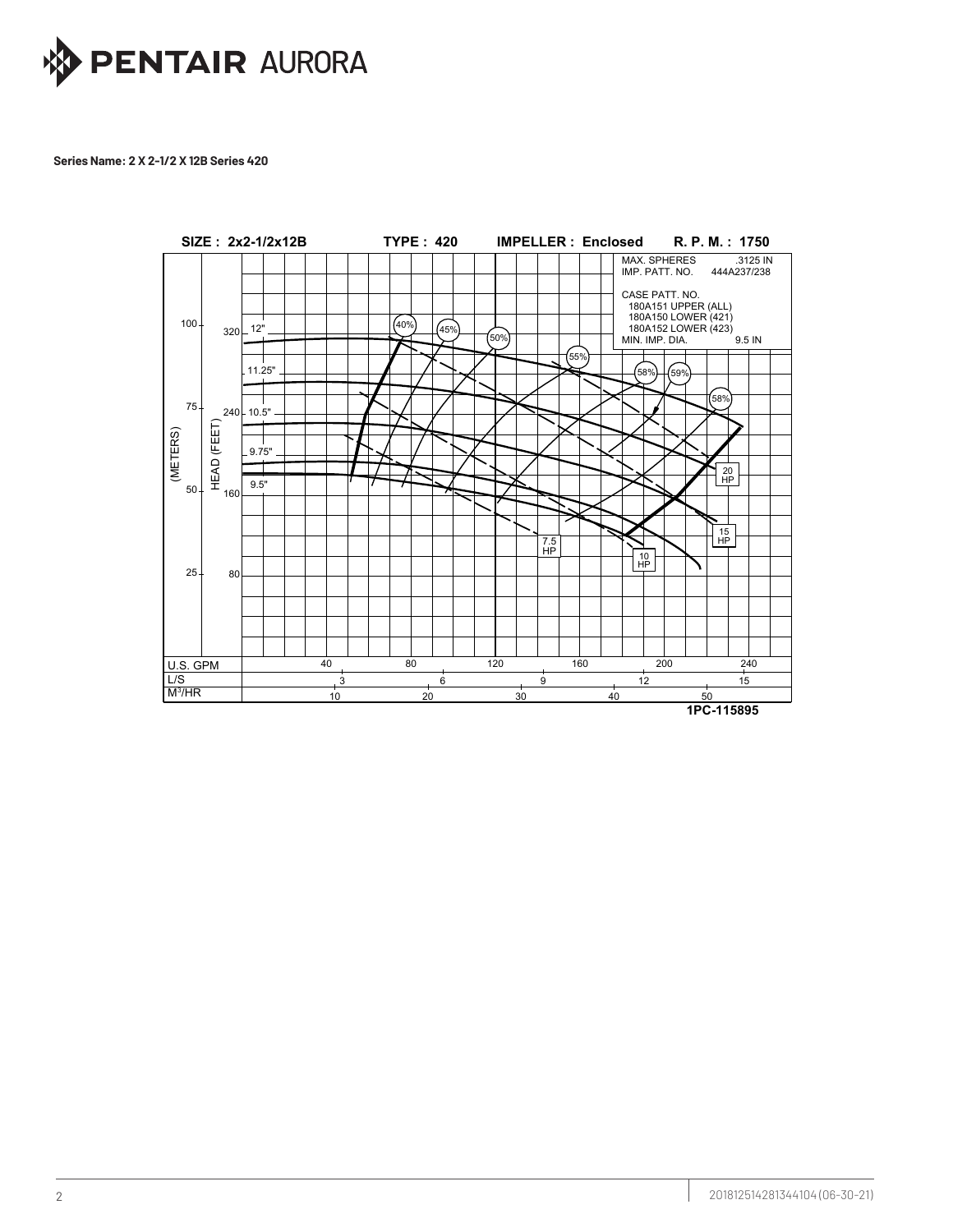

**Series Name: 2-1/2 X 3 X 12A Series 420**



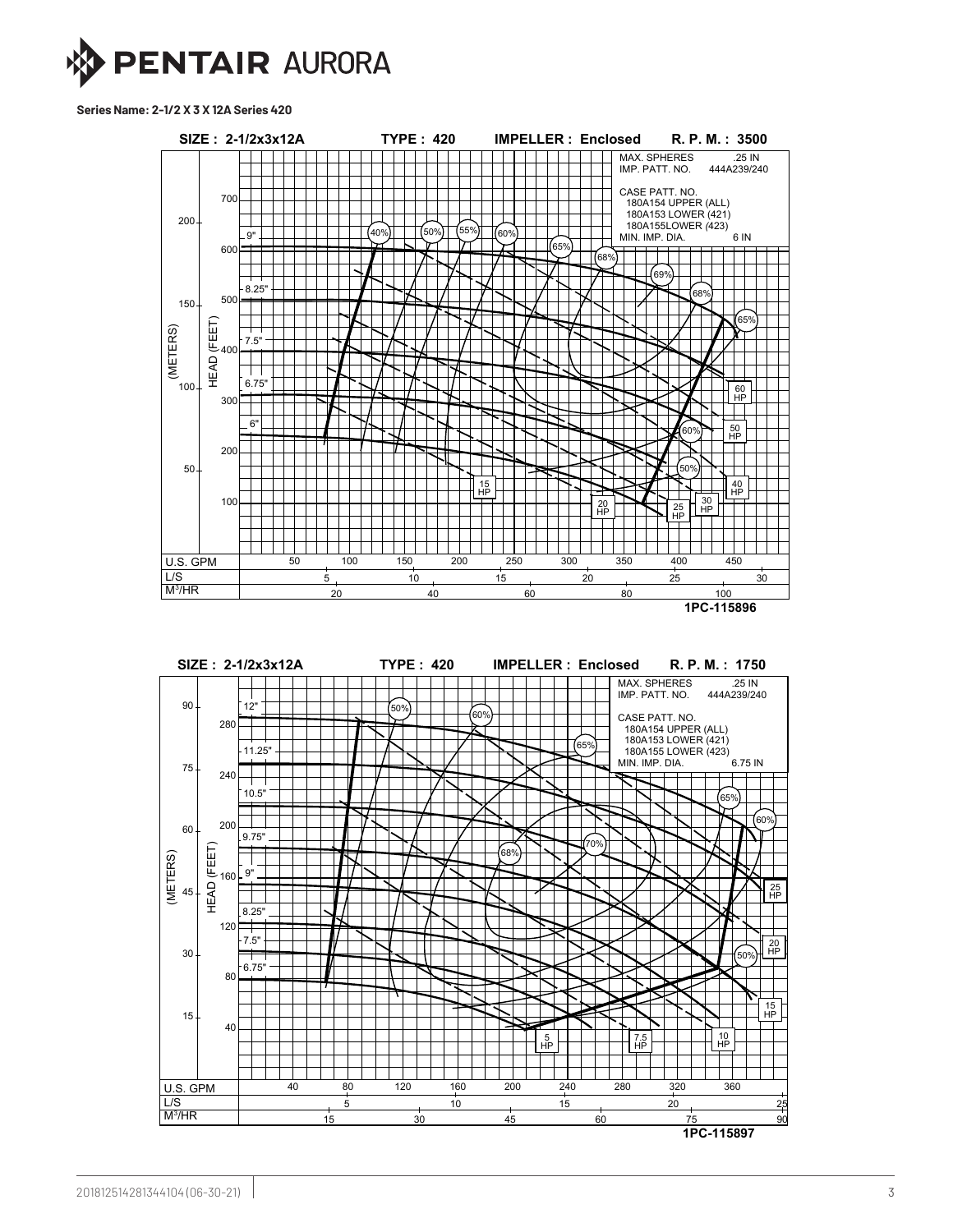

## **Series Name: 2-1/2 X 3 X 12A Series 420**

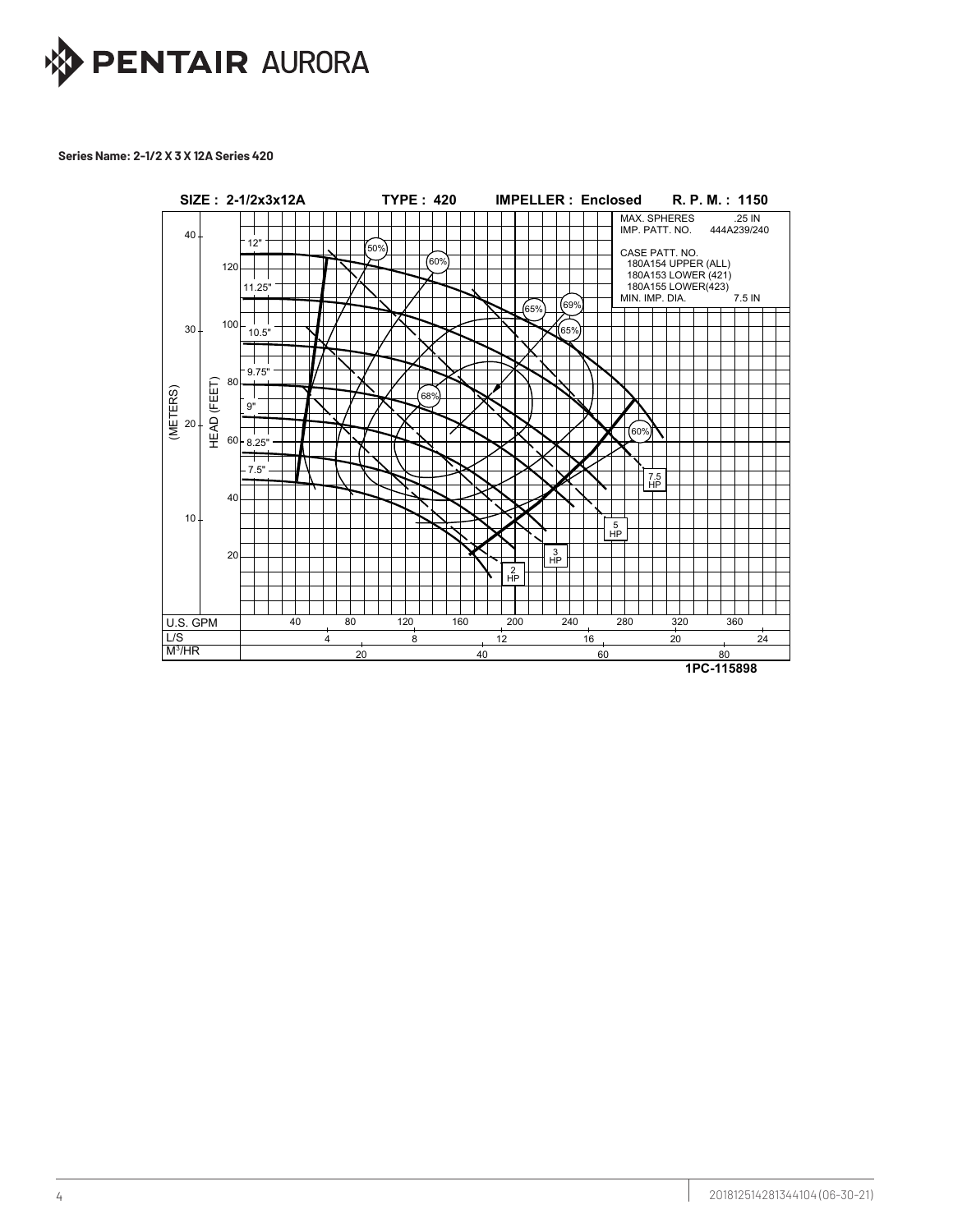

**Series Name: 3 X 4 X 14A Series 420**



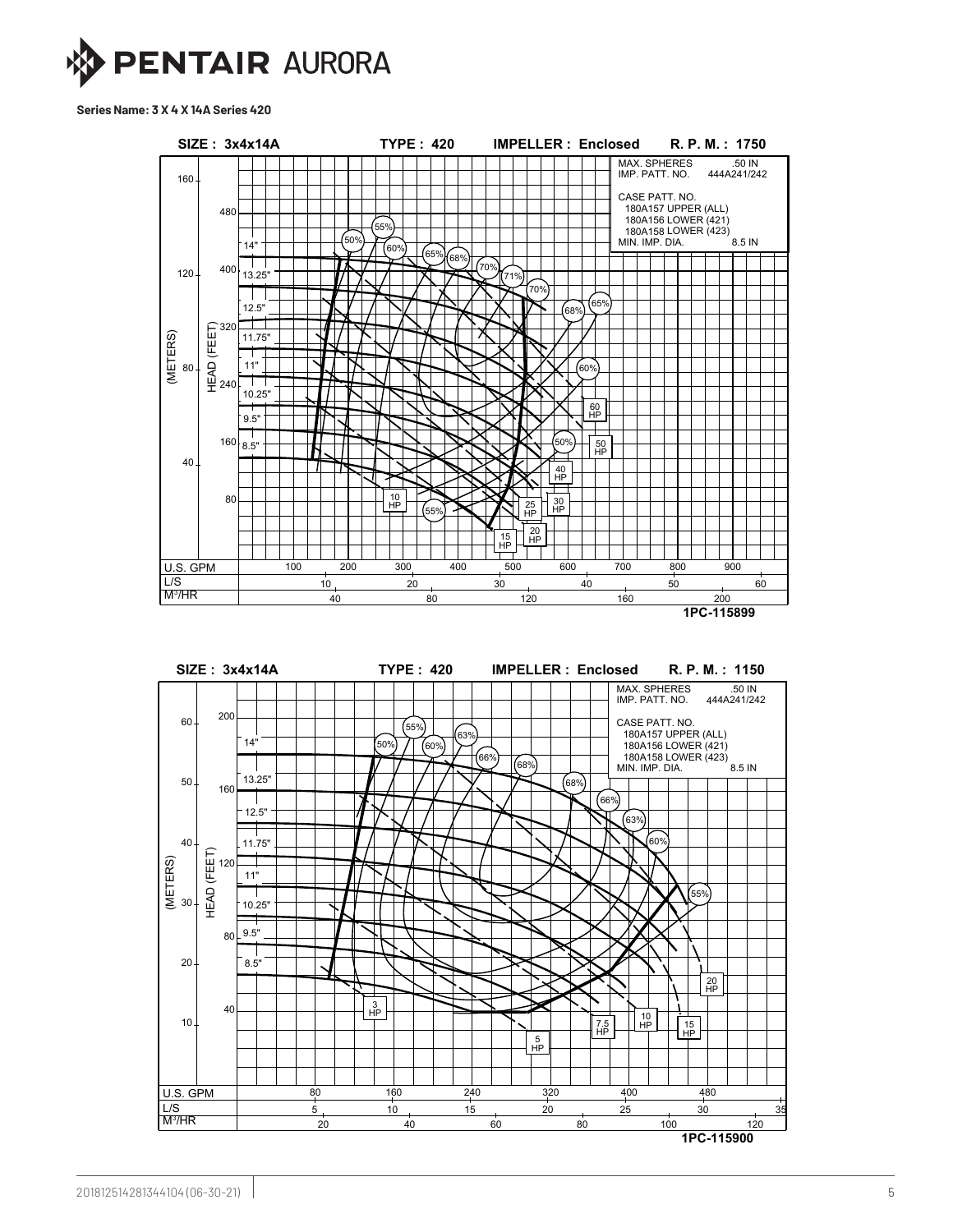

Series Name: 3x4x14B Series 420

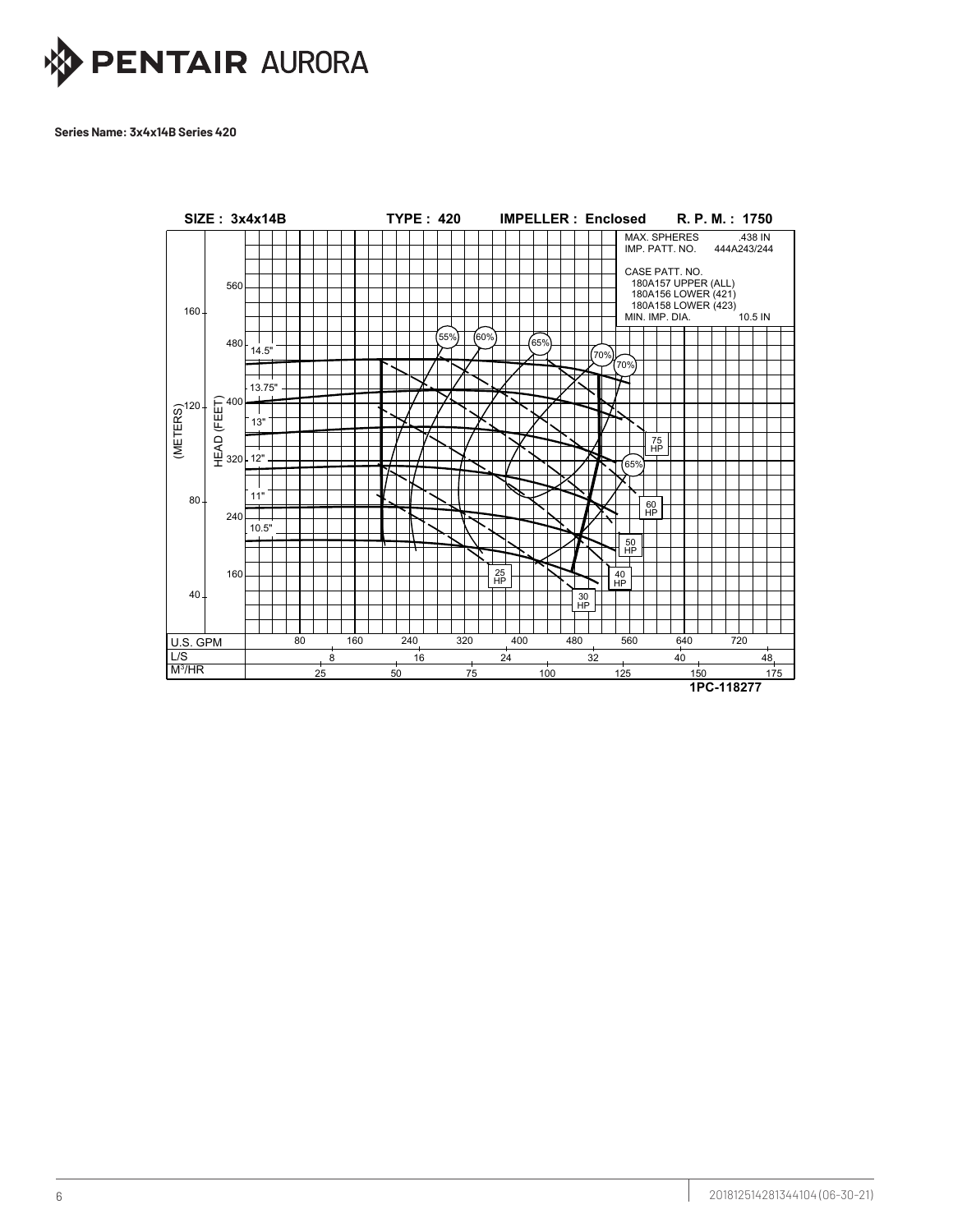

**Series Name: 4x5x15 Series 420**



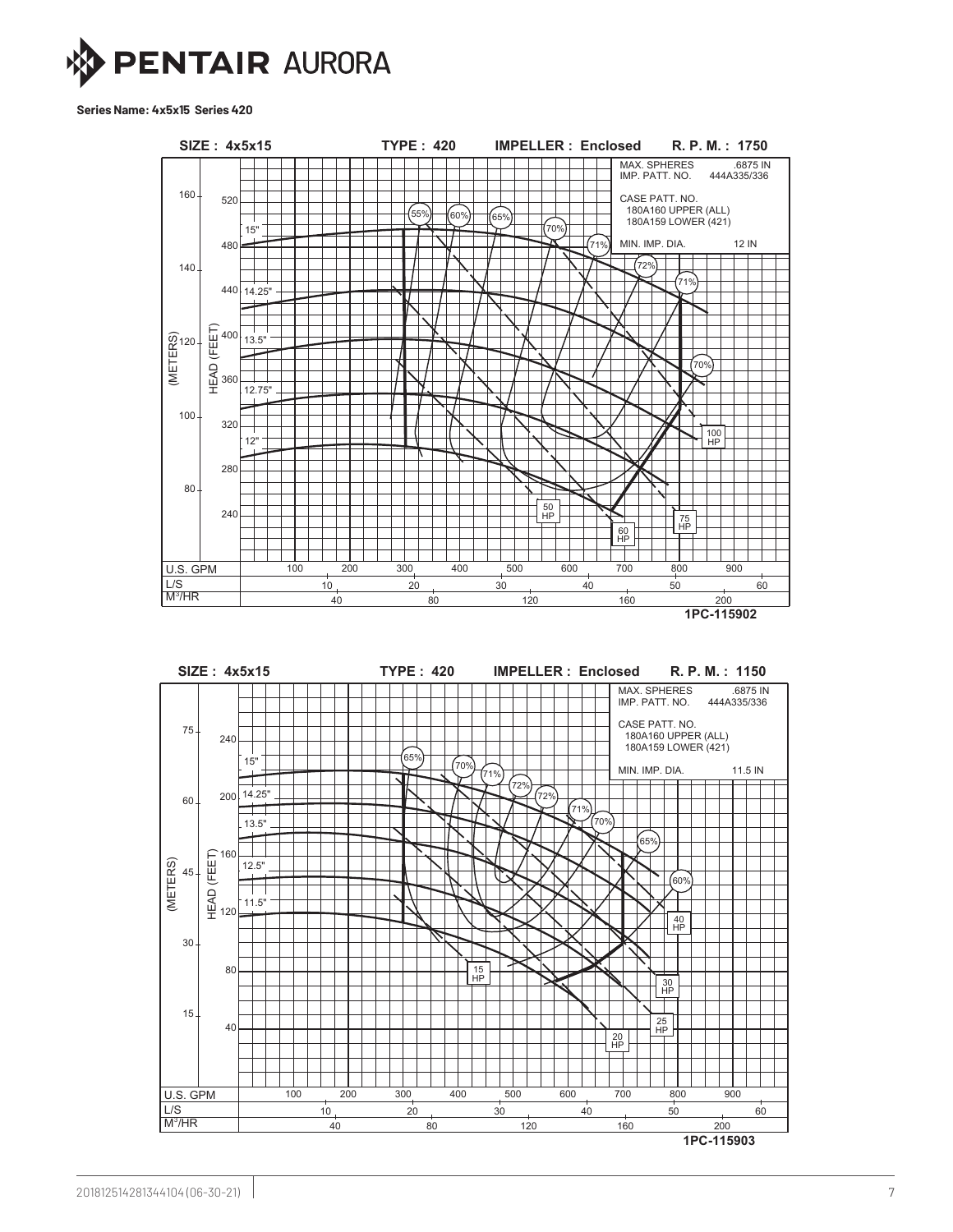

Series Name: 5x5x12 Series 420

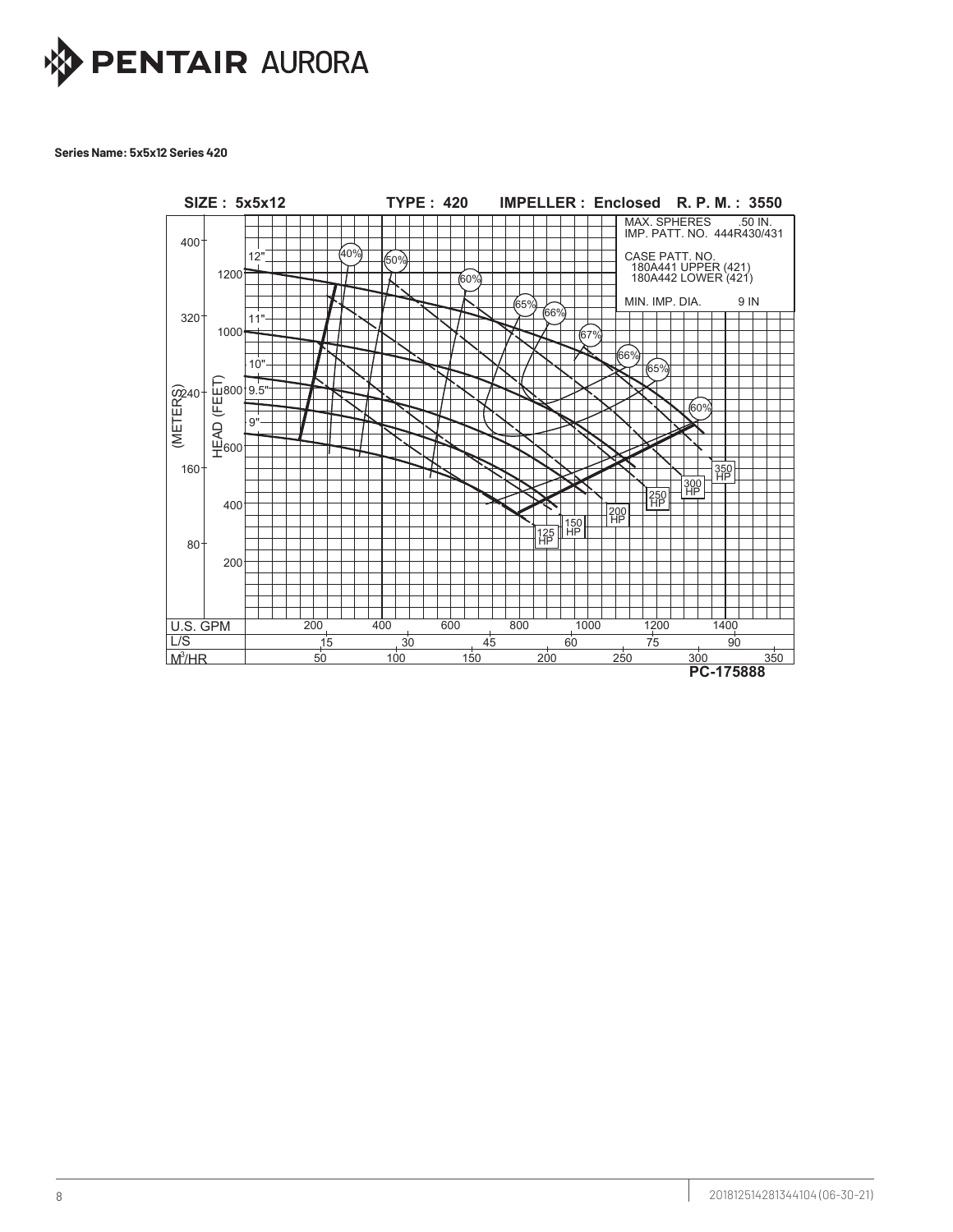

#### **Series Name: 5x6x15 Series 420**

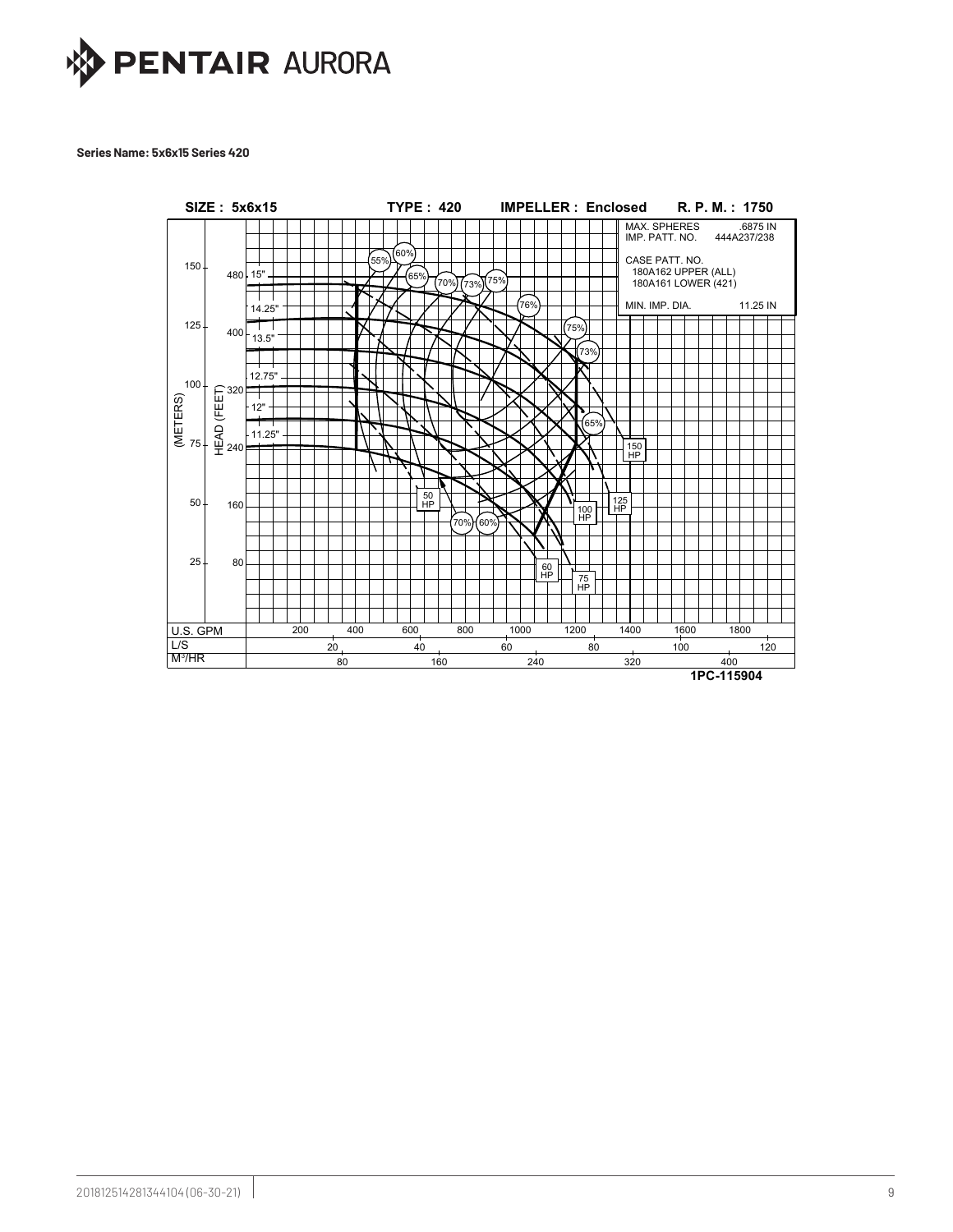

Series Name: 6x6x12 Series 420 Series Name: 6x6x12 Series 420

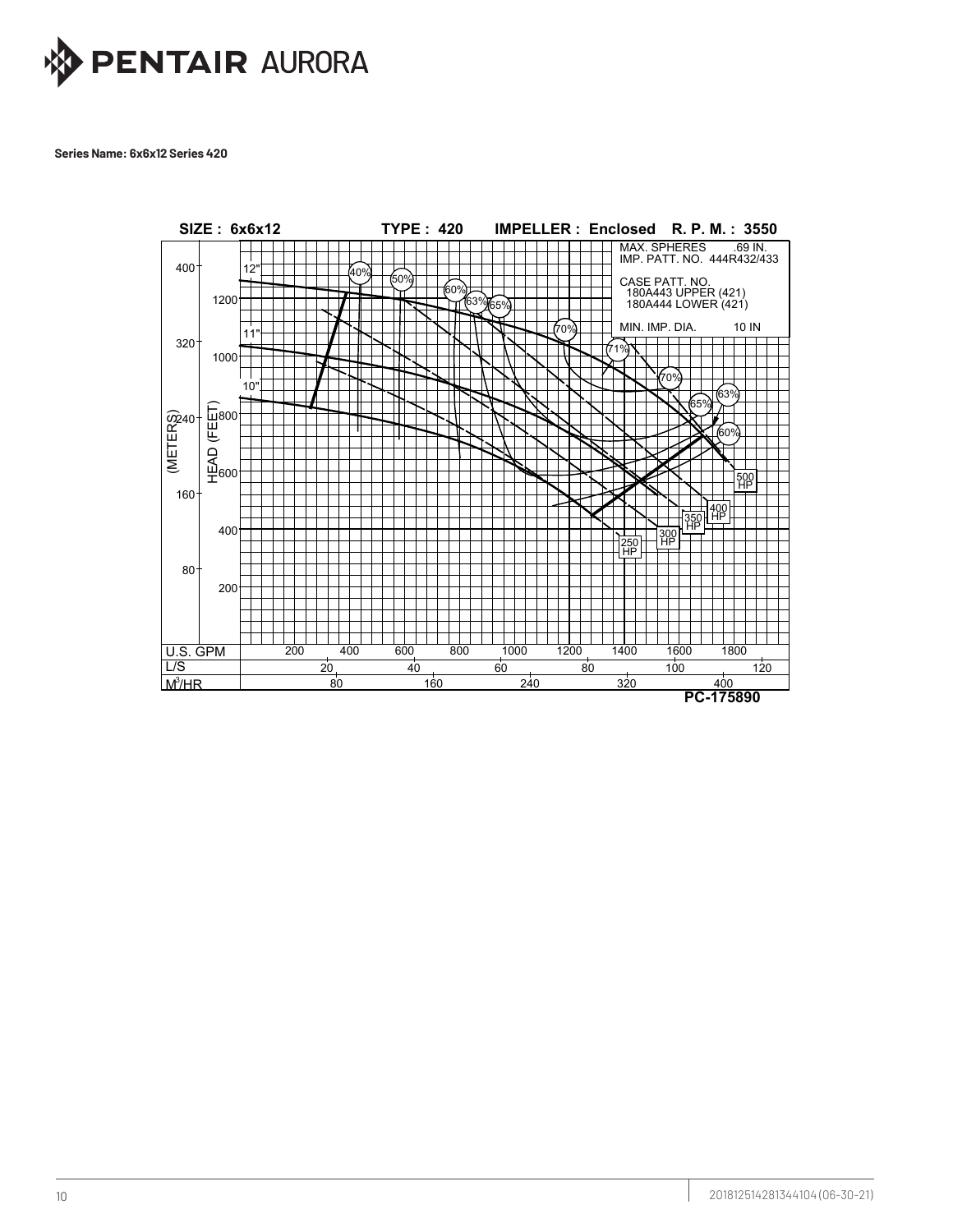

#### **Series Name: 6x8x17A Series 420**